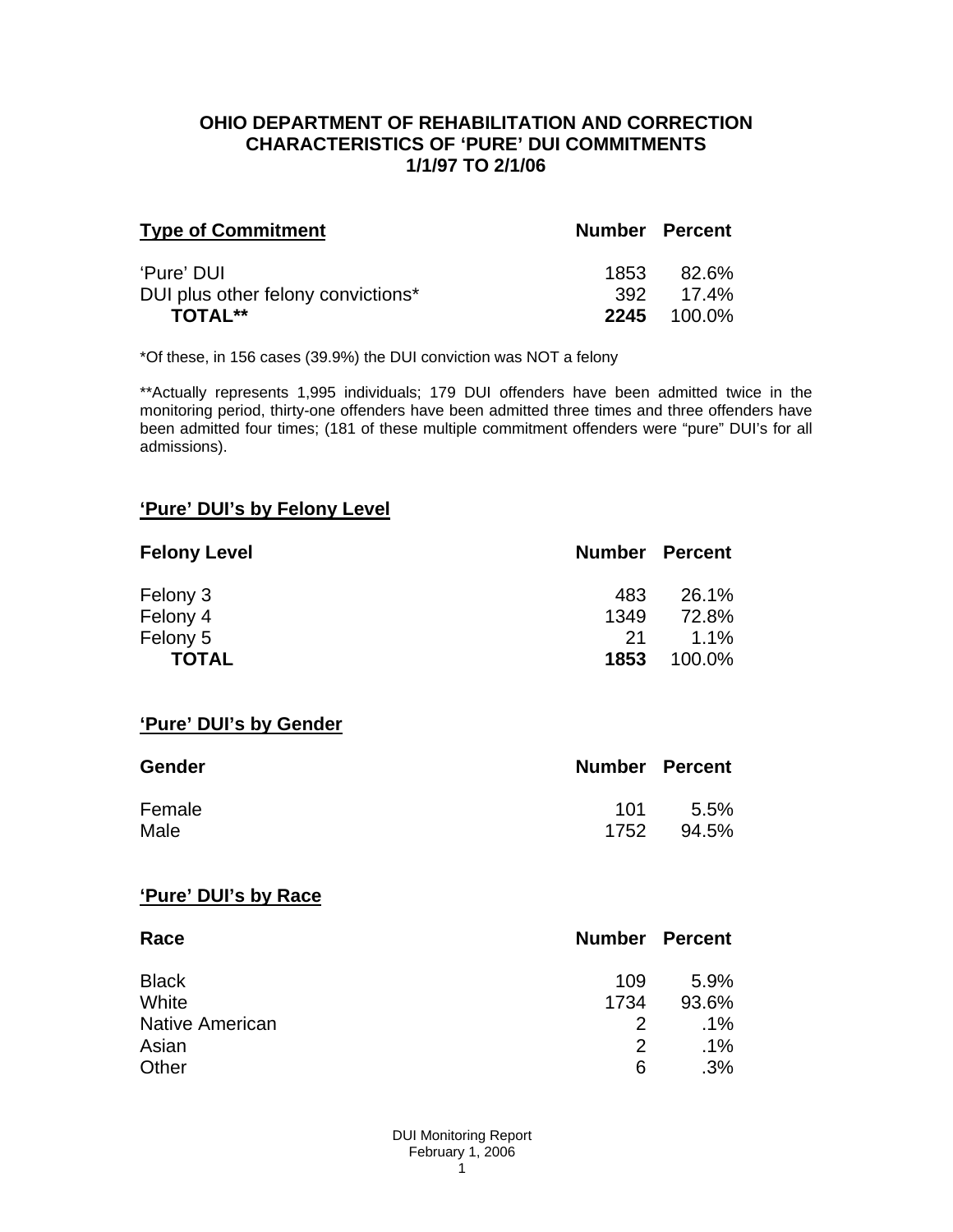# **'Pure' DUI's by Age at Commitment**

| <b>Age at Commitment</b> | <b>Number</b> | <b>Percent</b> |
|--------------------------|---------------|----------------|
| 25 and under             | 94            | 5.1%           |
| 26 to 30                 | 238           | 12.8%          |
| 31 to 35                 | 338           | 18.2%          |
| 36 to 40                 | 430           | 23.2%          |
| 41 to 45                 | 425           | 22.9%          |
| 46 to 50                 | 205           | 11.1%          |
| Over 50                  | 123           | 6.6%           |

| Range = $19$ to $77$ | Median = $38$ |
|----------------------|---------------|
| Mean $= 38.5$        | Mode $= 38$   |

# **'Pure' DUI'S by Security Classification**

| <b>Security Level</b>                | <b>Number Percent</b> |         |
|--------------------------------------|-----------------------|---------|
| Level 1-A                            | 124                   | $6.7\%$ |
| Level 1-B                            | 1377                  | 74.3%   |
| Level 2                              | 213                   | 11.5%   |
| Level 3*                             | 136                   | 7.3%    |
| Level 4-A                            | 2                     | $.1\%$  |
| Level 4-B                            |                       | $.1\%$  |
| *Includes inmates still in reception |                       |         |

## **'Pure' DUI's by County of Commitment**

| <b>County of Commitment</b> | <b>Number</b> | <b>Percent</b> |
|-----------------------------|---------------|----------------|
| Cuyahoga                    | 145           | 7.8%           |
| Summit                      | 137           | 7.4%           |
| <b>Stark</b>                | 131           | 7.1%           |
| Hamilton                    | 108           | 5.8%           |
| Franklin                    | 91            | 4.9%           |
| Lorain                      | 81            | 4.4%           |
| Clermont                    | 80            | 4.3%           |
| <b>Butler</b>               | 79            | 4.3%           |
| Lake                        | 61            | 3.3%           |
| Portage                     | 52            | 2.8%           |
| Warren                      | 50            | 2.7%           |
| <b>All Other Counties</b>   | 838           | 45.2%          |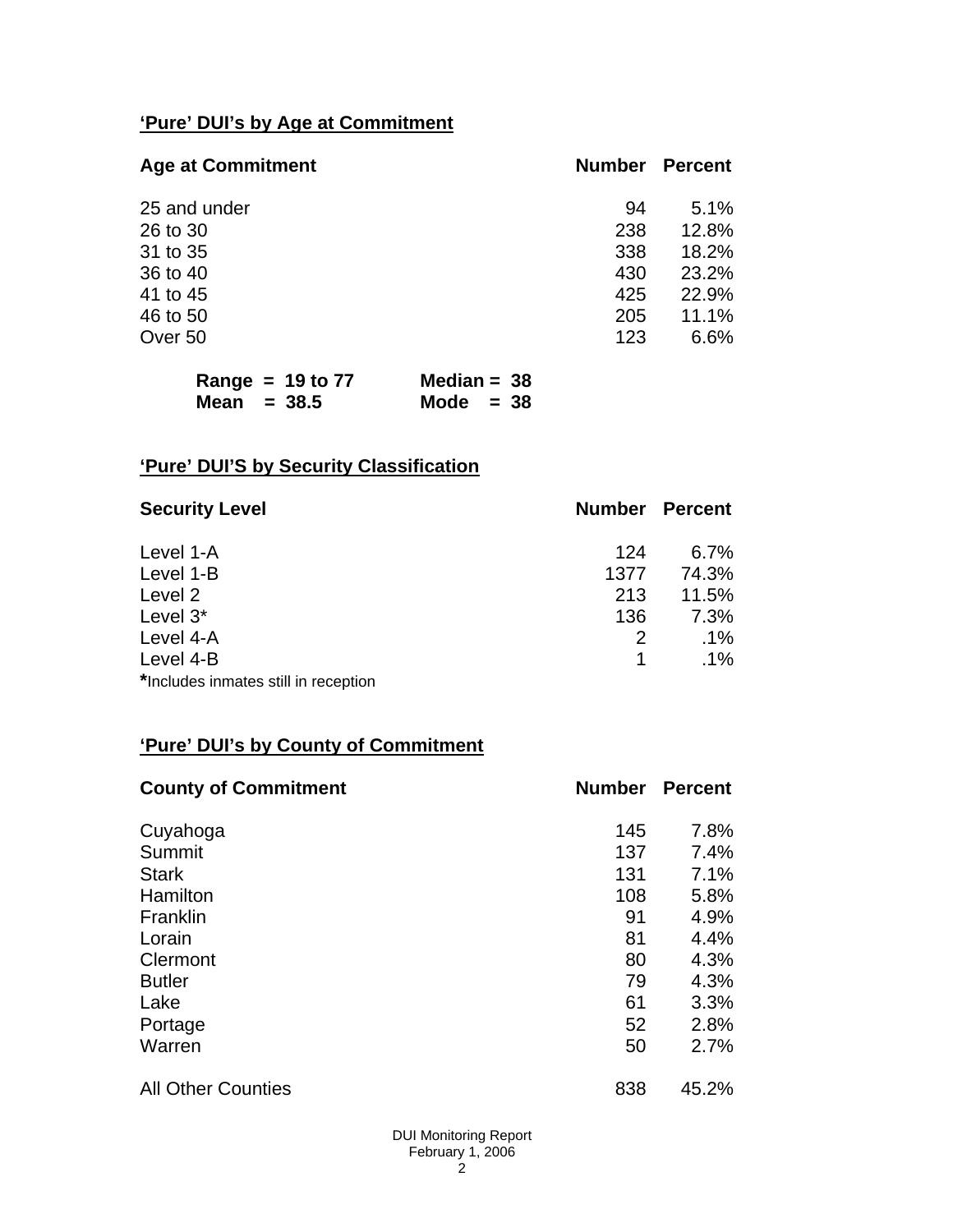# **'Pure' DUI's by Current Status**

| <b>Current Status</b>                  | <b>Number Percent</b> |        |
|----------------------------------------|-----------------------|--------|
| <b>Currently Incarcerated</b>          | 400                   | 21.6%  |
| <b>Judicial Release</b>                | 283                   | 15.3%  |
| <b>Released under PRC</b>              | 706                   | 38.1%  |
| Released to Appeal Bond                | 5                     | .3%    |
| <b>Furlough (Transitional Control)</b> | 61                    | 3.3%   |
| <b>Vacated Sentence</b>                | 10                    | $.5\%$ |
| <b>Court Order</b>                     | 10                    | .5%    |
| Death of Inmate                        | 10                    | .5%    |
| Released at Expiration of Prison Term* | 368                   | 19.9%  |

\*Released without post-release control; of the 526 releases in 2004 and 2005, 281 were expiration of prison term (53.4%), compared with 110 inmates released onto PRC (which included eighty-two males who successfully completed the IPP sentence reduction program and five females who successfully completed the Camp Meridian IPP program).

### **'Pure' DUI's by Length of Sentence (in months)**

| <b>Length of Sentence</b>           |     | <b>Number Percent</b> |
|-------------------------------------|-----|-----------------------|
| Two Months (mandatory sentence)     | 41  | $2.2\%$               |
| Three to Six Months                 | 236 | 12.7%                 |
| Seven to Eleven Months              | 186 | 10.0%                 |
| <b>Twelve Months</b>                | 503 | 27.2%                 |
| Thirteen to Seventeen Months        | 179 | 9.7%                  |
| <b>Eighteen Months</b>              | 144 | 7.8%                  |
| Nineteen to Twenty-four Months      | 246 | 13.3%                 |
| <b>Twenty-five to Thirty Months</b> | 124 | 6.7%                  |
| Thirty-one to Thirty-five Months    | 0   |                       |
| <b>Thirty-six Months</b>            | 106 | 5.7%                  |
| Forty-eight to Fifty-nine Months    | 59  | 3.2%                  |
| <b>Sixty Months</b>                 | 22  | 1.2%                  |
| Mode<br>$= 12$ months               |     |                       |

| Median $= 12$ months | <b>Mean</b> | $= 17.4$ months |
|----------------------|-------------|-----------------|
|                      |             |                 |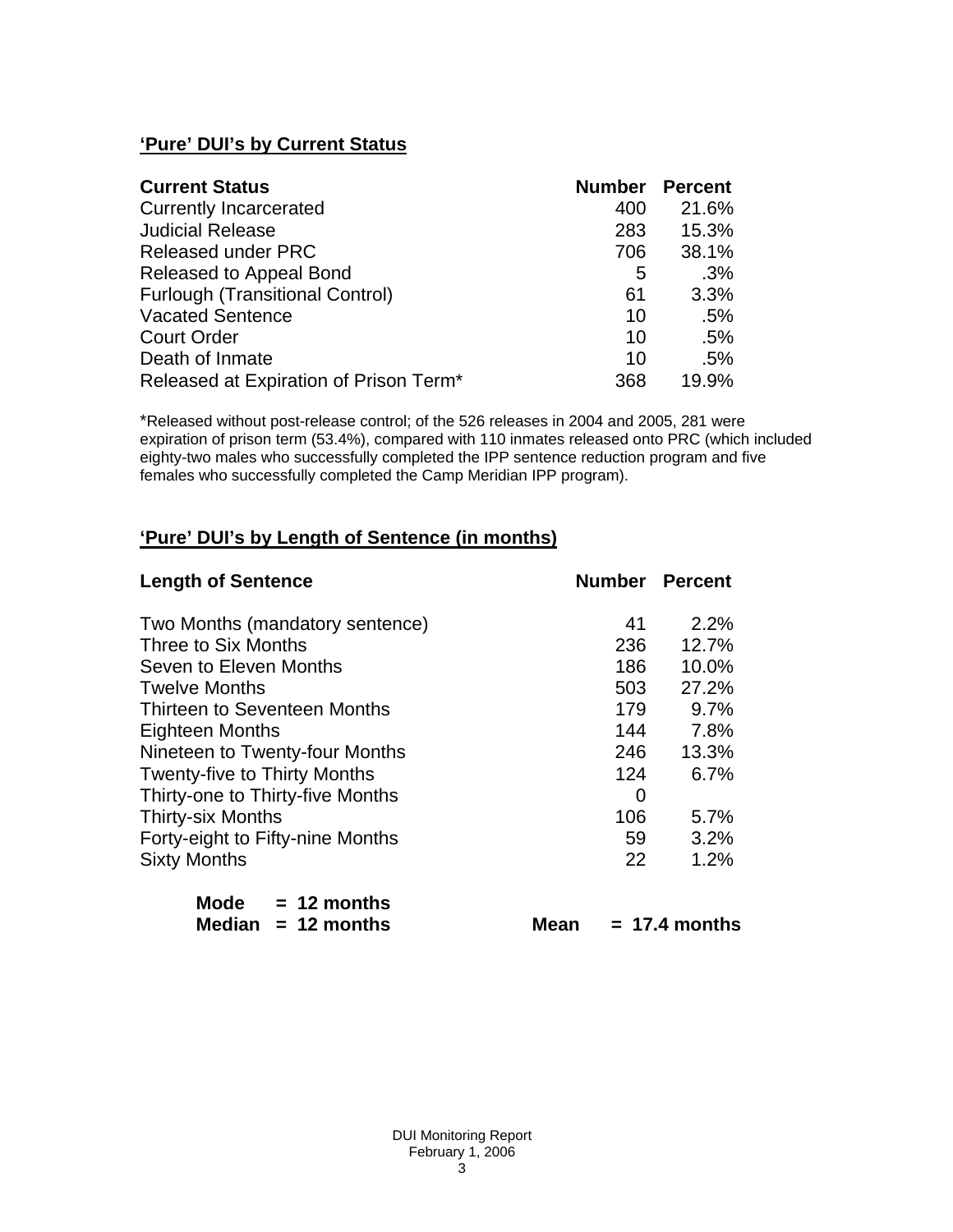# **'Pure' DUI's by Number of Prior Incarcerations**

| <b>Number of Prior Incarcerations</b> | Number Percent |          |
|---------------------------------------|----------------|----------|
| None                                  | 1089           | 58.8%    |
| One                                   | 427            | 23.0%    |
| Two                                   | 201            | $10.8\%$ |
| Three or more                         | 136.           | 7.3%     |

### **'Pure' DUI's Currently Incarcerated by Parent Institution\* (2/1/06)**

| <b>Institution</b>                                    | <b>Number</b>           | <b>Percent</b> | # in<br>Camp   |
|-------------------------------------------------------|-------------------------|----------------|----------------|
| <b>Allen Correctional Institution</b>                 | 8                       | 2.0%           |                |
| <b>Belmont Correctional Institution</b>               | 20                      | 5.0%           | 6              |
| <b>Chillicothe Correctional Institution</b>           | 12                      | 3.0%           |                |
| <b>Corrections Reception Center</b>                   | 31                      | 7.8%           |                |
| Dayton Correctional Institution                       | 3                       | .8%            |                |
| <b>Franklin Pre-Release Center</b>                    | $\overline{2}$          | .5%            |                |
| <b>Grafton Correctional Institution</b>               | 9                       | 2.3%           |                |
| <b>Hocking Correctional Institution</b>               | 6                       | 1.5%           |                |
| <b>Lake Erie Correctional Institution</b>             | 10                      | 2.5%           |                |
| <b>Lebanon Correctional Institution</b>               | 1                       | .3%            | 1              |
| <b>London Correctional Institution</b>                | 16                      | 4.0%           | $\overline{2}$ |
| <b>Lorain Correctional Institution</b>                | 23                      | 5.8%           |                |
| <b>Madison Correctional Institution</b>               | $\overline{7}$          | 1.8%           |                |
| <b>Mansfield Correctional Institution</b>             | $\overline{7}$          | 1.8%           | 1              |
| <b>Marion Correctional Institution</b>                | $\overline{7}$          | 1.8%           | 1              |
| <b>Noble Correctional Institution</b>                 | 20                      | 5.0%           |                |
| <b>North Central Correctional Institution</b>         | 7                       | 1.8%           |                |
| <b>North Coast Correctional Treatment Facility</b>    | 116                     | 29.0%          | $14**$         |
| Northeast Pre-Release Center                          | 3                       | .8%            |                |
| <b>Oakwood Correctional Facility</b>                  | 1                       | .3%            |                |
| Ohio Reformatory for Women                            | 15                      | 3.8%           | 1              |
| <b>Ohio State Penitentiary</b>                        | $\overline{7}$          | 1.8%           | $\overline{7}$ |
| <b>Pickaway Correctional Institution</b>              | 49                      | 12.3%          |                |
| <b>Richland Correctional Institution</b>              | 3                       | .8%            |                |
| <b>Ross Correctional Institution</b>                  | 5                       | 1.3%           | 5              |
| Southeastern Correctional Institution                 | 6                       | 1.5%           |                |
| <b>Southern Ohio Correctional Facility</b>            | $\mathbf{1}$            | .3%            |                |
| <b>Toledo Correctional Institution</b>                | $\overline{\mathbf{c}}$ | .6%            |                |
| <b>Trumbull Correctional Institution</b><br>$N = 400$ | 3                       | .8%            | $3***$         |
| *Includes inmates out to court                        |                         |                |                |

\*\*In DUI IPP program at NCCTF

\*\*\*Female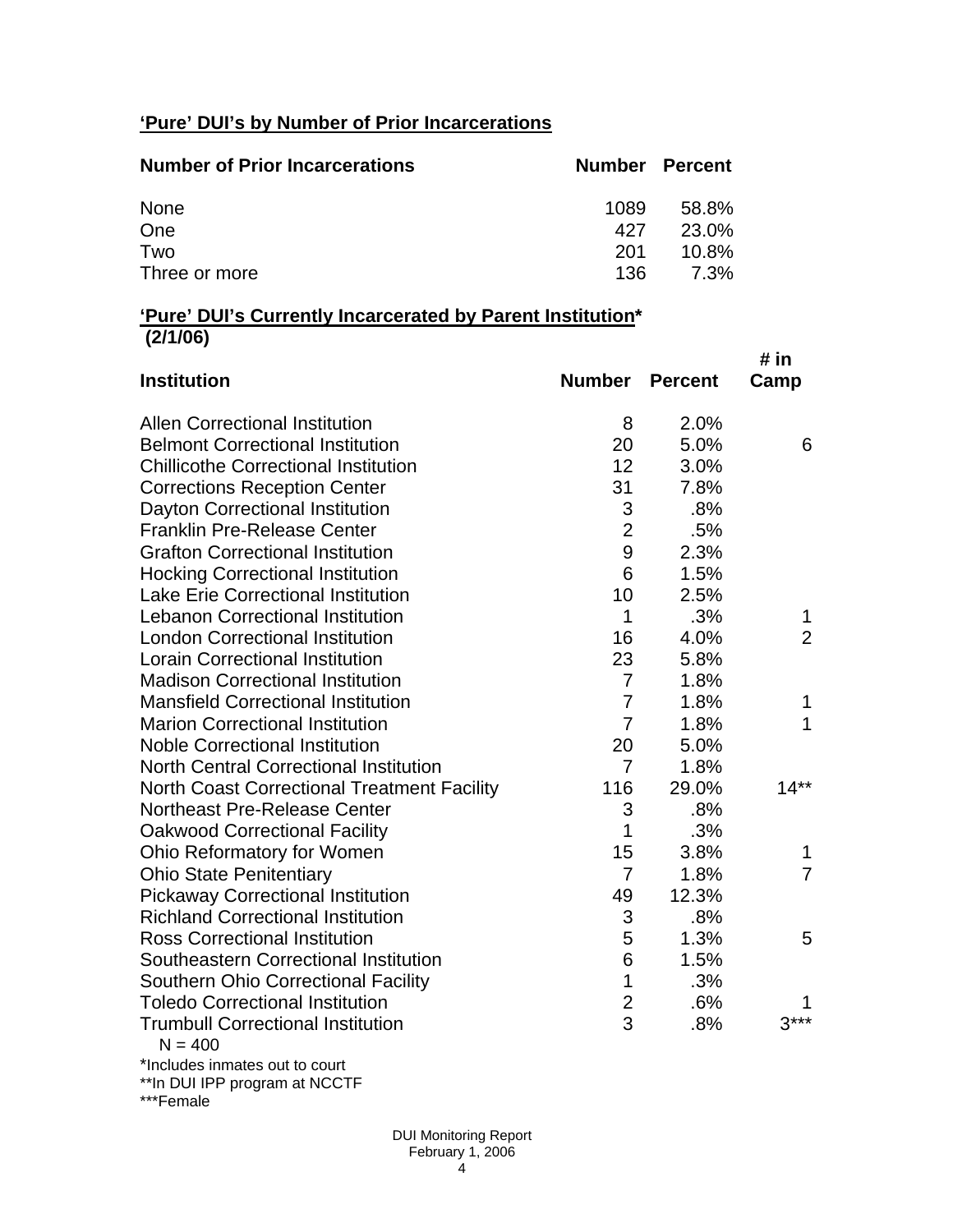## **'PURE' DUI OFFENDERS COMPARISON OF SELECTED RELEASE TYPES DEMOGRAPHICS AND TIME SERVED/TIME SAVED VARIABLES 2/1/06**

|                                                                         | <b>Release Types</b>        |                   |                                                |                                      |                      |                        |                                                     |                             |  |
|-------------------------------------------------------------------------|-----------------------------|-------------------|------------------------------------------------|--------------------------------------|----------------------|------------------------|-----------------------------------------------------|-----------------------------|--|
| <b>Variables</b>                                                        | Post-<br>Release<br>Control |                   | <b>IPP</b> with<br>Post-<br>Release<br>Control |                                      | Judicial<br>Release  |                        | Expiration<br>of Sentence<br>with No<br>Supervision |                             |  |
|                                                                         | N                           | $\%$ *            | N                                              | $\%$ *                               | N                    | $\%$ *                 | N                                                   | $\%$                        |  |
| <b>TOTAL</b>                                                            | 425                         |                   | 273                                            |                                      | 283                  |                        | 368                                                 |                             |  |
| Race:<br>White<br>African-American<br>Native American<br>Asian<br>Other | 403<br>20<br>$\overline{2}$ | 94.8<br>4.7<br>.4 | 259<br>11<br>1<br>$\overline{2}$               | 94.9<br>4.0<br>.4<br>$\overline{.7}$ | 265<br>17<br>1       | 93.6<br>6.0<br>$\cdot$ | 340<br>25<br>1<br>$\overline{2}$                    | 92.4<br>6.8<br>.3<br>$.5\,$ |  |
| Gender:<br>Male<br>Female                                               | 409<br>16                   | 96.2<br>3.8       | 273                                            | 100.0                                | 254<br>29            | 89.8<br>10.2           | 346<br>22                                           | 94.0<br>6.0                 |  |
| Age:<br>Mean<br>Median<br>Mode                                          | 37.6<br>37.0<br>36.0***     |                   | 38.2<br>39.0<br>40.0***                        |                                      | 37.3<br>37.0<br>38.0 |                        | 38.6<br>39.0<br>44.0                                |                             |  |
| <b>Commitment County:</b><br>Major Urban**<br><b>All Others</b>         | 192<br>233                  | 45.2<br>54.8      | 86<br>187                                      | 31.5<br>68.5                         | 86<br>197            | 30.4<br>69.6           | 135<br>233                                          | 36.7<br>63.3                |  |

\*Column totals = 100%

\*\*Cuyahoga, Franklin, Hamilton, Lucas, Montgomery, Stark and Summit

\*\*\*Multiple modes; lowest value is shown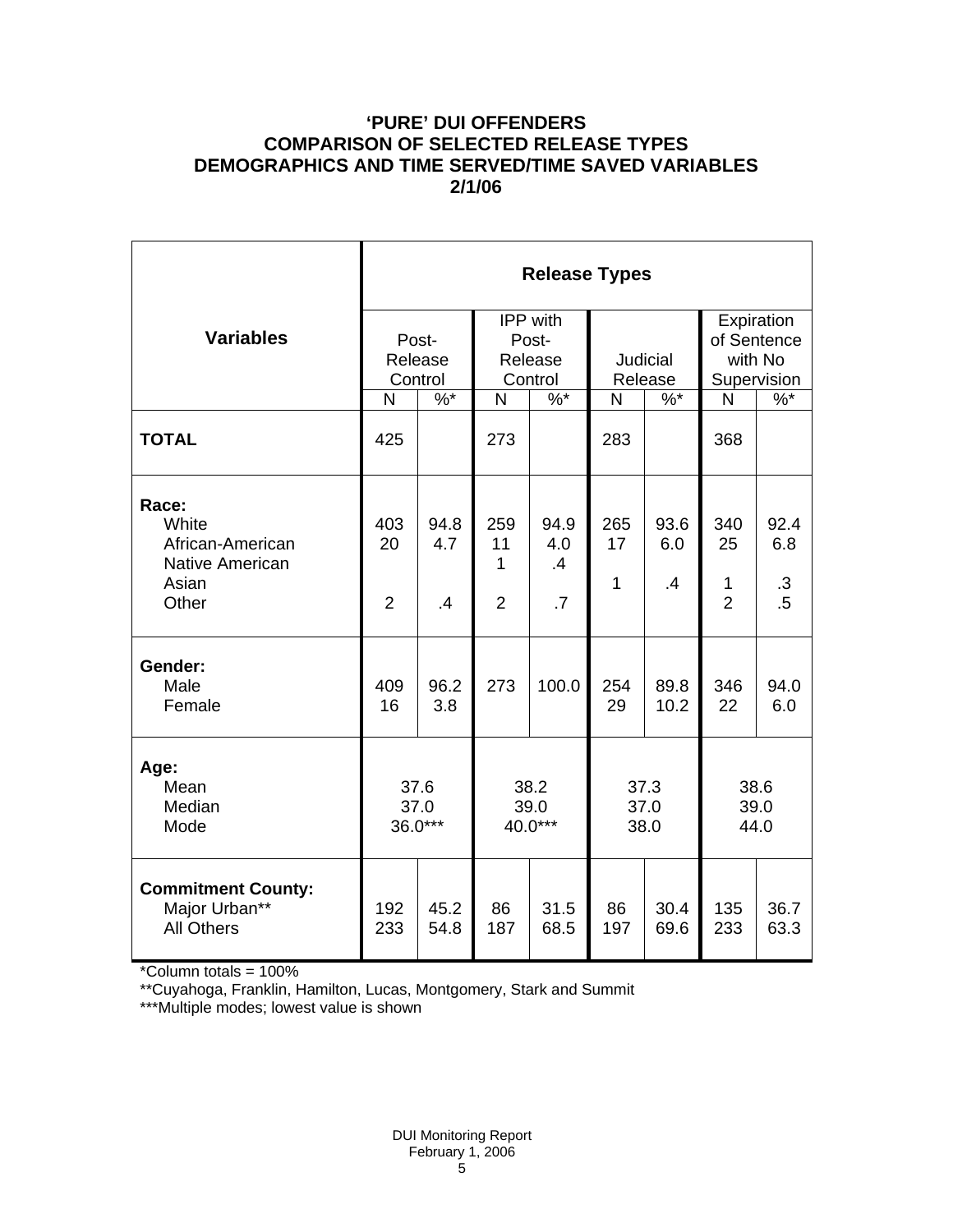|                                                                                       | <b>Release Types</b> |              |                        |          |                     |        |                |               |  |
|---------------------------------------------------------------------------------------|----------------------|--------------|------------------------|----------|---------------------|--------|----------------|---------------|--|
|                                                                                       |                      |              |                        | IPP with |                     |        |                | Expiration of |  |
| <b>Variables</b>                                                                      |                      | Post-        | Post-                  |          |                     |        | Sentence       |               |  |
|                                                                                       |                      | Release      | Release                |          | Judicial            |        | (with No       |               |  |
|                                                                                       | Control              |              | Control                |          | Release             |        | Supervision)   |               |  |
|                                                                                       | N                    | $\%$ *       | N                      | $\%$ *   | N                   | $\%$ * | N              | $\%$          |  |
| <b>Sentence Length</b><br>(Months):                                                   |                      |              |                        |          |                     |        |                |               |  |
| Mean                                                                                  | 11.3                 |              | 19.1                   |          | 18.7                |        | 13.7           |               |  |
| Median<br>Mode                                                                        | 12.0                 |              | 16.0                   |          | 17.0                |        | 12.0<br>12.0   |               |  |
|                                                                                       |                      | 12.0<br>12.0 |                        | 12.0     |                     |        |                |               |  |
| <b>Number of Priors:</b><br>None                                                      | 230                  | 54.1         | 180                    | 65.9     | 195                 | 68.9   | 215            | 58.4          |  |
| One                                                                                   | 103                  | 24.2         | 68                     | 24.9     | 43                  | 15.2   | 90             | 24.5          |  |
| Two                                                                                   | 45                   | 10.6         | 19                     | 7.0      | 26                  | 9.2    | 36             | 9.8           |  |
| Three or More                                                                         | 47                   | 11.1         | 6                      | 2.2      | 19                  | 6.7    | 27             | 7.3           |  |
| <b>Time Served (Months):</b>                                                          |                      |              |                        |          |                     |        |                |               |  |
| Mean                                                                                  | 8.9                  |              | 6.5                    |          | 5.1                 |        | 10.6           |               |  |
| Median<br>Mode                                                                        | 7.8<br>$4.6**$       |              | 5.3<br>4.8             |          | 3.5<br>$2.3**$      |        | 8.4<br>$5.3**$ |               |  |
|                                                                                       |                      |              |                        |          |                     |        |                |               |  |
| <b>Time Saved Through</b><br><b>Early Release (Months):</b><br>Mean<br>Median<br>Mode | N/A                  |              | 11.4<br>7.5<br>$6.2**$ |          | 13.1<br>11.0<br>9.2 |        | N/A            |               |  |

\*Column totals = 100%

\*\*Multiple modes; lowest value is shown